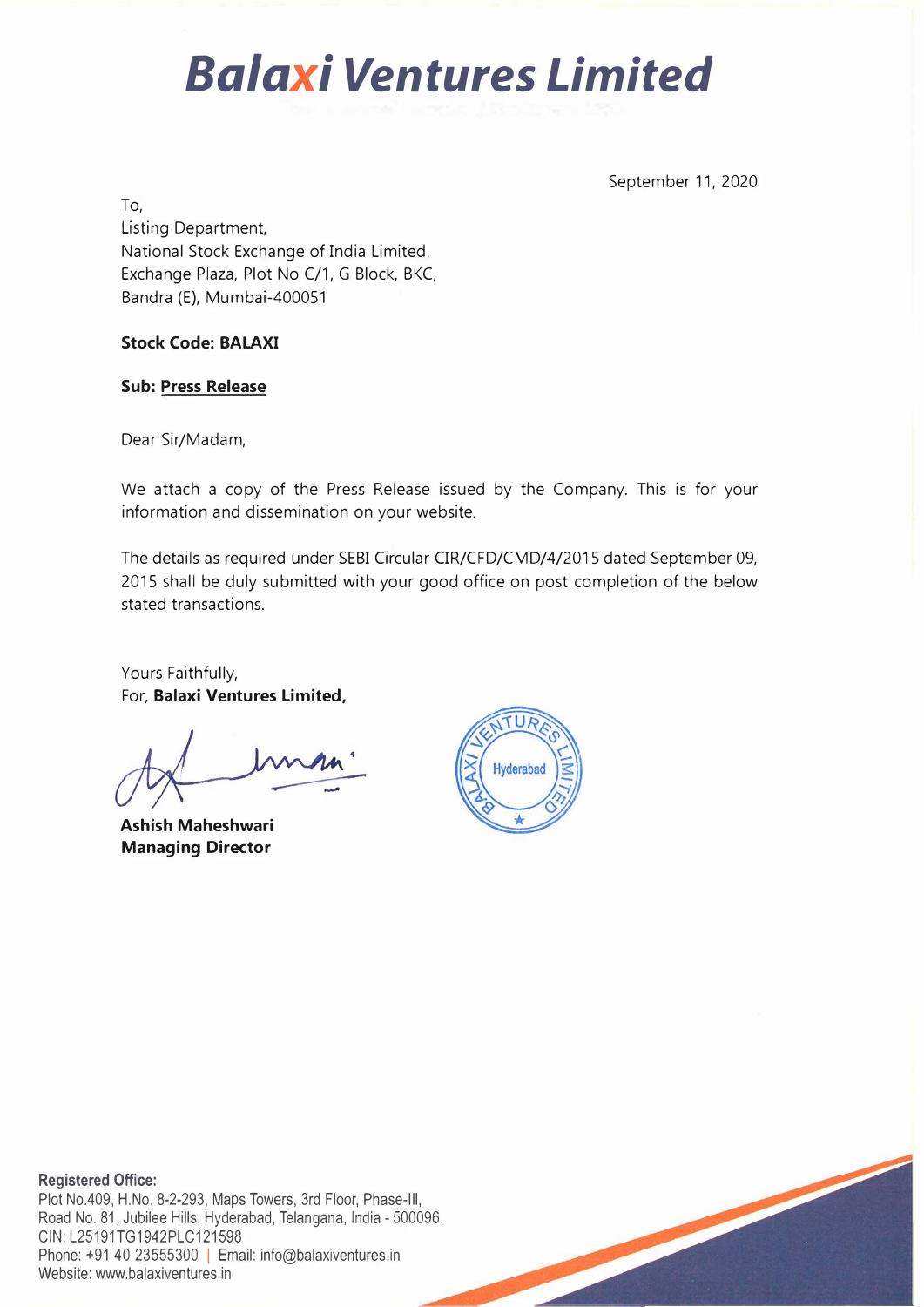## *Balaxi Ventures Limited*

### **PRESS RELEASE: FOR IMMEDIATE ISSUE**

11<sup>th</sup> September 2020, Hyderabad

### **BALAXI VENTURES ENTERS FINAL LEG OF GROUP BUSINESS CONSOLIDATION AND OUTLINES PLAN TO ENTER CENTRAL AFRICAN REPUBLIC**

Balaxi Ventures had announced its intention to acquire 49% stake in its Angola based distribution arm last month and we are happy to state that the proposed acquisition is progressing smoothly and we hope to consummate the same by next month. With an intent to completely eliminate conflicts of interest and in line with our stated plans in our last annual report, to enter more markets in Central America, we have now decided to acquire pre-revenue entities of the promoter group as well, which were formed in El Salvador and Honduras for the purpose of filing product registrations.

As part of the plan, Balaxi Ventures will acquire 100% equity of distribution entities in El Salvador and Honduras, subject to regulatory approvals from local authorities. These entities are currently part of the promoter group and house product registrations (20 in El Salvador and 24 in Honduras). The acquisitions will be made at book value, in line with the approach for consolidation of all group businesses into your Company. Both these deals are expected to be consummated by December 2020 and a more detailed announcement in this regard will be made in due course. Both these entities also have a pipeline of 100+ product registrations in respective markets. Our experience is that a minimum of 100 product registrations are required for a meaningful presence in any market, especially for our modus operandi of having on-ground distribution infrastructure. We are hopeful of getting to that point by March 2021 and commence business operations by Q1FY21.

Balaxi Ventures has also initiated the process of incorporation of a Wholly Owned Subsidiary in China to facilitate our sourcing from reputed manufacturers in China. The promoters have prior experience of sourcing from and managing a procurement office in China. The goods are directly shipped from China to the destination markets.

We have also achieved progress as far as Central African Republic, another country that we had a stated our plans to enter in our last annual report. This is a geography that the promoters have prior experience working in and they fully understand the market and the registration process. Balaxi Ventures plans to incorporate a Wholly Owned Subsidiary in Central African Republic by November 2020 and to register 175 products over the next nine months. Business operations are expected to start by Q1 FY21.

**Registered Office:**  Plot No.409, H.No. 8-2-293, Maps Towers, 3rd Floor, Phase-Ill, Road No. 81, Jubilee Hills, Hyderabad, Telangana, India - 500096. CIN: L25191TG1942PLC121598 Phone: +91 40 23555300 | Email: info@balaxiventures.in Website: www.balaxiventures.in